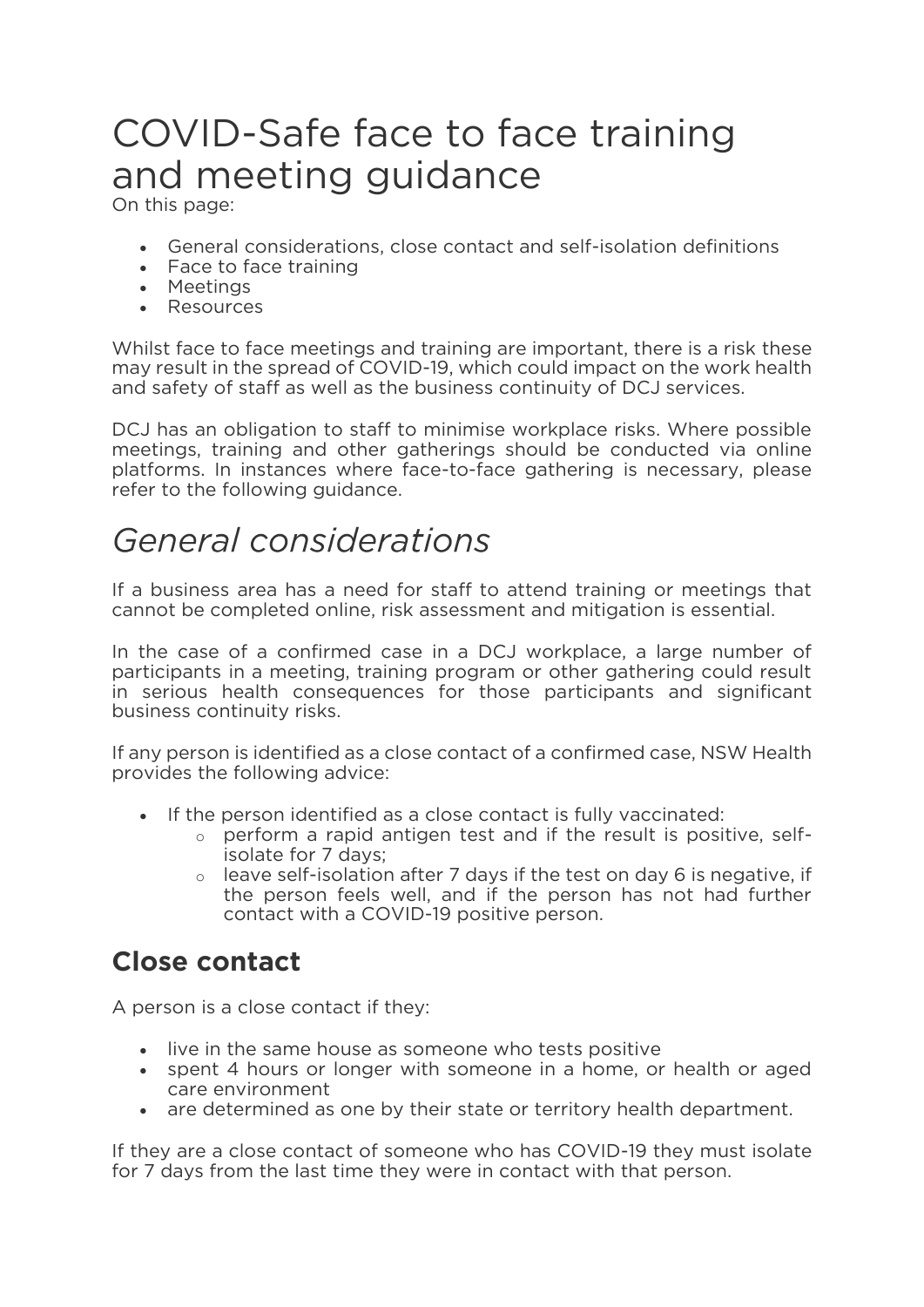If they have symptoms they should visit their nearest testing clinic as soon as possible. as possible.

If they have no symptoms they should take a rapid antigen test at home.

#### Self-isolation definition **Self-isolation definition**

As defined by NSW Health, self-isolation means you cannot:

- 
- go to work<br>• go to any p go to any public places (e.g. shops, parks, beaches)
- use public transport
- have any visitors in your home, unless they are providing healthcare, emergency maintenance or emergency services.

You are only allowed to leave your home or accommodation to get a COVIDor escape the risk of harm from domestic violence). or escape the risk of harm from domestic violence).

Guidelines on self-isolation and testing are available on <u>Health County Self</u><u>[isolation and testing](https://www.health.nsw.gov.au/Infectious/covid-19/Pages/self-isolation-and-testing.aspx)</u>

#### **NSW Health Advice NSW Health Advice**

Although NSW Health no longer has restrictions on mask wearing, physical distancing or the number of occupants per room for indoor settings. DCJ maintains COVID-safe measures in place. This enables DCJ to continue to protect our vulnerable service users, visitors and staff. These measures are as follows: as follows:

- If anyone is unwell, they should not attend the workplace.<br>• The maximum number of occupants per room has been ca
- The maximum number of occupants per room has been calculated for
- Participants should be seated as much as possible to avoid physical<br>mingling.
- Everyone should always maintain 1.5 metres physical distance when gathering.
- If it is not possible to maintain 1.5 metres physical distance, face masks<br>should be worn. should be worn.

If there is any disparity between these guidelines and divisional guidelines due to the specific nature of the workplace, defer to the division's quidelines in the first instance. in the first instance.

### Face to face training

Where face to face training is to be undertaken, Divisions would need to undertake their own risk assessment, and: undertake their own risk assessment, and: